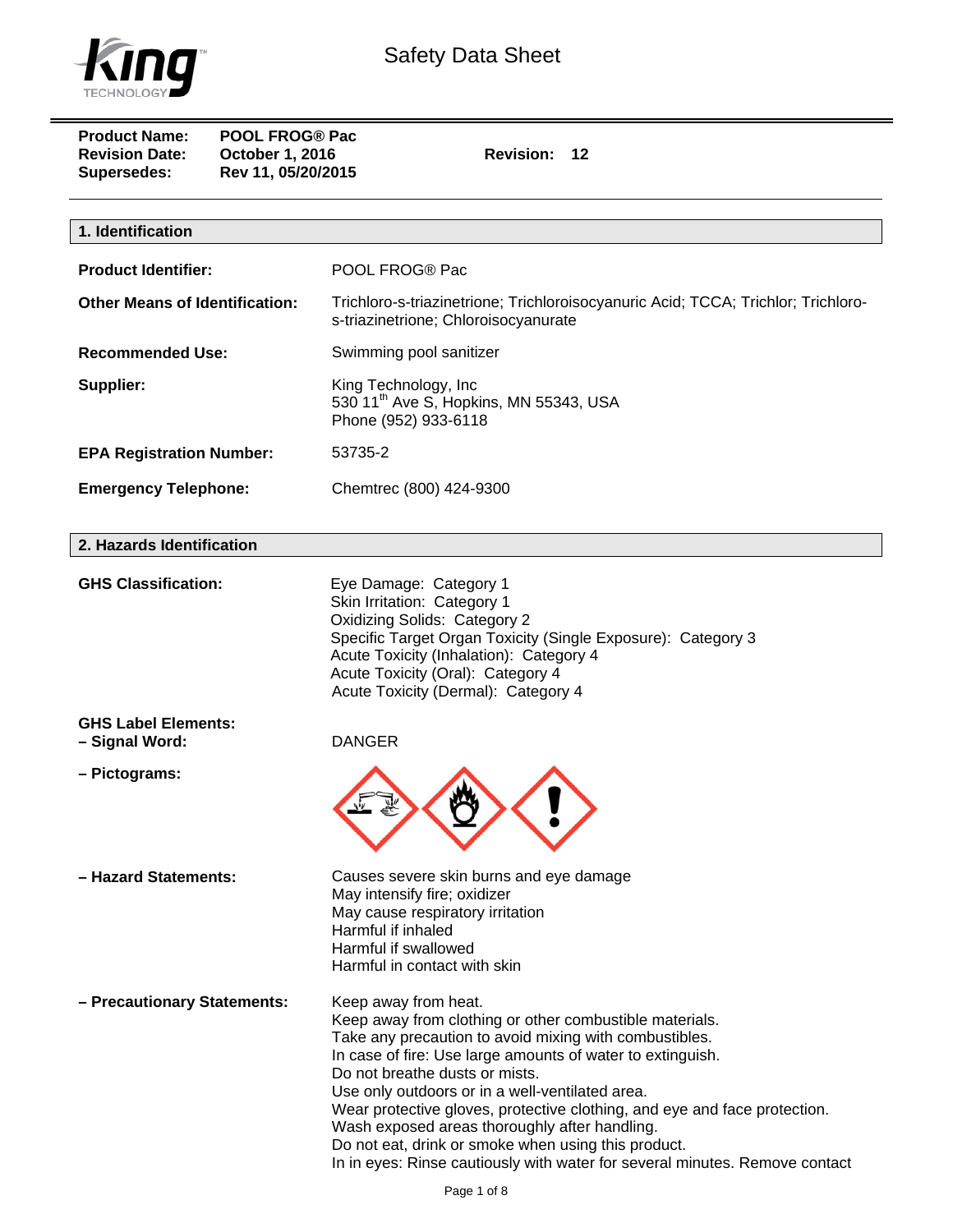

| <b>Product Name:</b><br><b>Revision Date:</b><br>Supersedes: | <b>POOL FROG® Pac</b><br><b>October 1, 2016</b><br>Rev 11, 05/20/2015 | Revision: 12                                                                                                                                                                                                                                                                                                                                                                                                                                                                                                                                                                                                                                                                 |
|--------------------------------------------------------------|-----------------------------------------------------------------------|------------------------------------------------------------------------------------------------------------------------------------------------------------------------------------------------------------------------------------------------------------------------------------------------------------------------------------------------------------------------------------------------------------------------------------------------------------------------------------------------------------------------------------------------------------------------------------------------------------------------------------------------------------------------------|
|                                                              |                                                                       | lenses, if present and easy to do. Continue rinsing.<br>If inhaled: Remove person to fresh air and keep comfortable for breathing.<br>If swallowed: Rinse mouth. Do NOT induce vomiting.<br>If on skin (or hair): Take off immediately all contaminated clothing. Rinse skin<br>with water.<br>Immediately call a poison center or doctor.<br>Specific treatment (see First-aid Measures on this safety data sheet).<br>Take off contaminated clothing and wash it before reuse.<br>Store locked up in a well-ventilated place. Keep container tightly closed.<br>Dispose of contents and container in accordance with<br>local/regional/national/international regulations. |
| <b>Unclassified Hazards:</b>                                 |                                                                       | None                                                                                                                                                                                                                                                                                                                                                                                                                                                                                                                                                                                                                                                                         |
| Percentage of Ingredients with<br><b>Unknown Toxicity:</b>   |                                                                       | Zero                                                                                                                                                                                                                                                                                                                                                                                                                                                                                                                                                                                                                                                                         |

| 3. Composition / Information on Ingredients |          |                       |                        |
|---------------------------------------------|----------|-----------------------|------------------------|
| <b>Components</b><br><b>CAS</b>             | Weight % | <b>ACGIH-TLV Data</b> | <b>OSHA (PEL) Data</b> |
| Trichloroisocyanuric Acid<br>87-90-1        | 96-100   | Not determined        | Not determined         |
| Dichloroisocyanuric Acid<br>2782-57-2       | 0-4      | Not determined        | Not determined         |

The specific percentages of composition have been withheld as trade secrets.

| 4. First-aid Measures                                        |                                                                                                                                                                                                                                                                               |
|--------------------------------------------------------------|-------------------------------------------------------------------------------------------------------------------------------------------------------------------------------------------------------------------------------------------------------------------------------|
| Eye contact:                                                 | Hold eye open and rinse slowly and gently with water for 15-20 minutes.<br>Remove contact lenses, if present, after the first 5 minutes then continue<br>rinsing the eye. Immediately call a poison control center or doctor for treatment<br>advice.                         |
| <b>Skin contact:</b>                                         | Take off contaminated clothing. Rinse skin immediately with plenty of water for<br>15-20 minutes. Immediately call a doctor for treatment advice.                                                                                                                             |
| Inhalation:                                                  | Move person to fresh air. If person is not breathing call 911 or an ambulance,<br>then give artificial respiration, preferably mouth-to-mouth, if breathing is<br>difficult, give oxygen. Immediately call a poison control center or doctor for<br>further treatment advice. |
| Ingestion:                                                   | Call poison control center or doctor immediately for treatment advice. Drink<br>plenty of water in small gulps. Do not induce vomiting unless told to do so by<br>the poison control center or doctor. Do not give anything by mouth to an<br>unconscious person.             |
| <b>Most Important Symptoms,</b><br><b>Acute and Delayed:</b> | Causes serious eye damage. Causes skin irritation. May cause respiratory<br>irritation. Harmful if inhaled, swallowed, or in contact with skin.                                                                                                                               |
| <b>Immediate Medical Attention</b><br><b>Required:</b>       | If in eyes, immediately call a poison center or doctor. Otherwise, get medical<br>attention if you feel unwell.                                                                                                                                                               |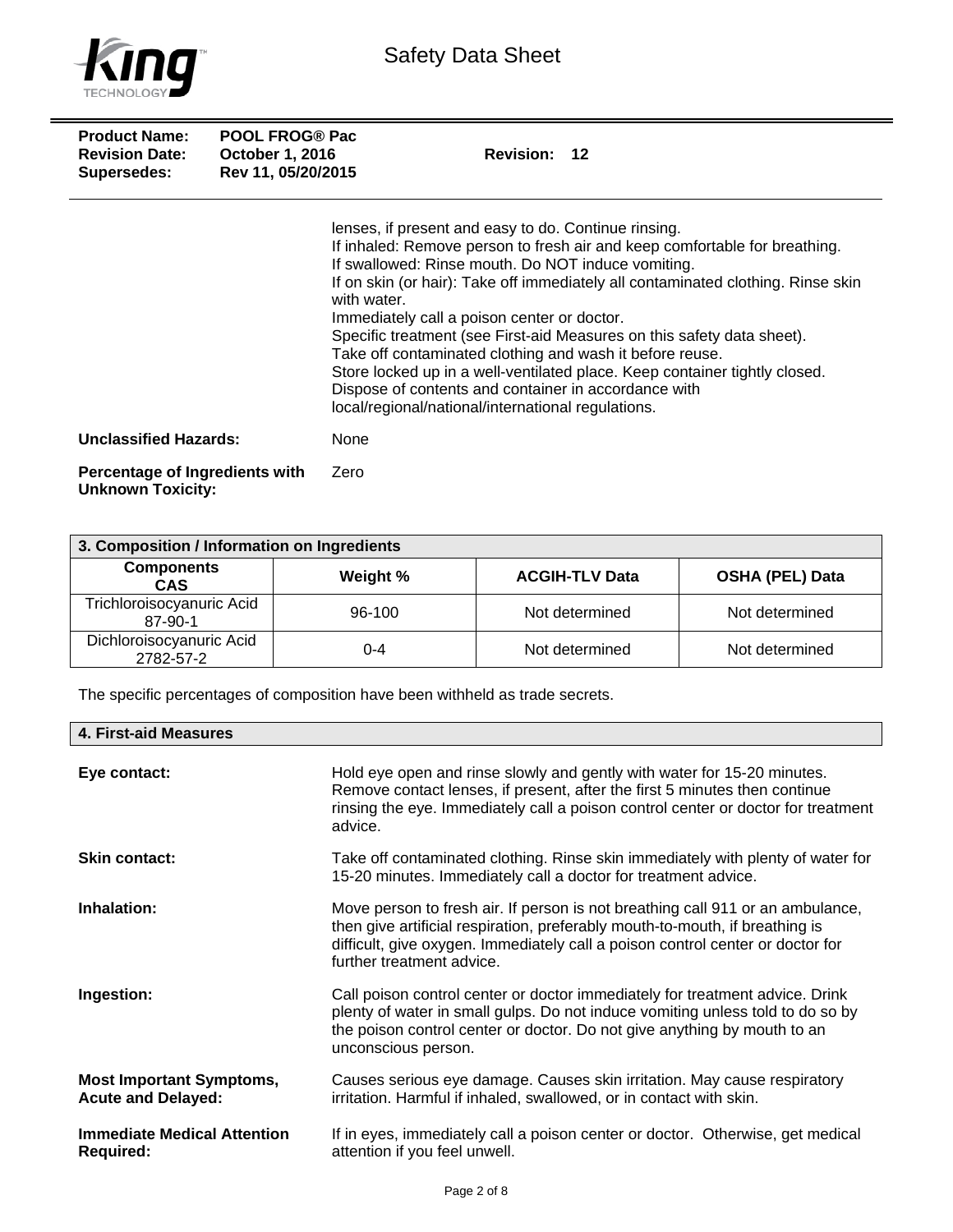

| <b>Product Name:</b>  | <b>POOL FROG® Pac</b>  |
|-----------------------|------------------------|
| <b>Revision Date:</b> | <b>October 1, 2016</b> |
| <b>Supersedes:</b>    | Rev 11, 05/20/2015     |

**Revision: 12** 

| 5. Fire-fighting Measures                                                     |                                                                                                                                                                                                                                                                                                                                                                                                                                                                                                                                                                                                                                                                                                                                                                                                                                                                                                                                              |
|-------------------------------------------------------------------------------|----------------------------------------------------------------------------------------------------------------------------------------------------------------------------------------------------------------------------------------------------------------------------------------------------------------------------------------------------------------------------------------------------------------------------------------------------------------------------------------------------------------------------------------------------------------------------------------------------------------------------------------------------------------------------------------------------------------------------------------------------------------------------------------------------------------------------------------------------------------------------------------------------------------------------------------------|
| <b>Flash point:</b>                                                           | Not applicable                                                                                                                                                                                                                                                                                                                                                                                                                                                                                                                                                                                                                                                                                                                                                                                                                                                                                                                               |
| Auto-ignition temperature:                                                    | Not applicable                                                                                                                                                                                                                                                                                                                                                                                                                                                                                                                                                                                                                                                                                                                                                                                                                                                                                                                               |
| <b>Suitable Extinguishing Media:</b>                                          | Water                                                                                                                                                                                                                                                                                                                                                                                                                                                                                                                                                                                                                                                                                                                                                                                                                                                                                                                                        |
| <b>Unsuitable Extinguishing</b><br>Media:                                     | Do not use dry chemical extinguisher containing ammonia compounds.                                                                                                                                                                                                                                                                                                                                                                                                                                                                                                                                                                                                                                                                                                                                                                                                                                                                           |
| <b>Special Protective Equipment</b><br>and Precautions for Fire-<br>fighters: | Fire fighters should wear full protective clothing and self-contained breathing<br>apparatus (SCBA) in positive pressure mode. Cool containers with water<br>spray. On small fires, use water spray or fog. On large fires, use heavy deluge<br>or fog streams. Flooding amounts of water may be required before<br>extinguishment can be accomplished.                                                                                                                                                                                                                                                                                                                                                                                                                                                                                                                                                                                      |
| <b>Specific Hazards Arising From</b><br>the Chemical:                         | When heated to decomposition may release poisonous and corrosive fumes of<br>nitrogen trichloride, chlorine, nitrous oxides, cyanates, carbon monoxide, and<br>carbon dioxide.                                                                                                                                                                                                                                                                                                                                                                                                                                                                                                                                                                                                                                                                                                                                                               |
| <b>6. Accidental Release Measures</b>                                         |                                                                                                                                                                                                                                                                                                                                                                                                                                                                                                                                                                                                                                                                                                                                                                                                                                                                                                                                              |
| <b>Personal Precautions:</b>                                                  | For small spills in well ventilated areas wear a NIOSH approved half-face or<br>full-face tight fitting respirator or a loose fitting powered air purifying respirator<br>equipped with chlorine cartridges. Chemical goggles should be worn when<br>using a half-face respirator. In addition to respiratory protection wear coveralls,<br>chemical resistant gloves, chemical resistant footwear, and chemical resistant<br>headgear for overhead exposure.<br>For cleanup of large spills, or small dry spills in confined areas, wear full-face<br>respirator with chlorine cartridges or a positive pressure supplied air respirator.<br>Additionally, body protection should be impervious clothing covering the entire<br>body to prevent personal contact with the material.<br>CAUTION - protection concerns must also address the following: If this<br>material becomes damp/wet or contaminated in a container, the formation of |
| <b>Methods for Cleaning Up:</b>                                               | nitrogen trichloride gas may occur and an explosive condition may exist.<br>Hazardous concentrations in air may be found in local spill area and<br>immediately downwind. If spill material is still dry, do not put water directly on<br>this product as a gas evolution may occur.<br>CAUTION: Do not use floor sweeping compounds                                                                                                                                                                                                                                                                                                                                                                                                                                                                                                                                                                                                         |
| – Soil:                                                                       | Do not contaminate spill material with any organic materials, ammonia,<br>ammonium salts, or urea. Clean up all spill material with clean, dry dedicated<br>equipment and place in a clean, dry container.                                                                                                                                                                                                                                                                                                                                                                                                                                                                                                                                                                                                                                                                                                                                   |
| - Water:                                                                      | This material is heavier than water and soluble in water. Stop flow of material<br>into water as soon as possible. Begin monitoring for available chlorine and pH<br>immediately.                                                                                                                                                                                                                                                                                                                                                                                                                                                                                                                                                                                                                                                                                                                                                            |
| – In Air:                                                                     | Vapors may be suppressed by the use of water fog.                                                                                                                                                                                                                                                                                                                                                                                                                                                                                                                                                                                                                                                                                                                                                                                                                                                                                            |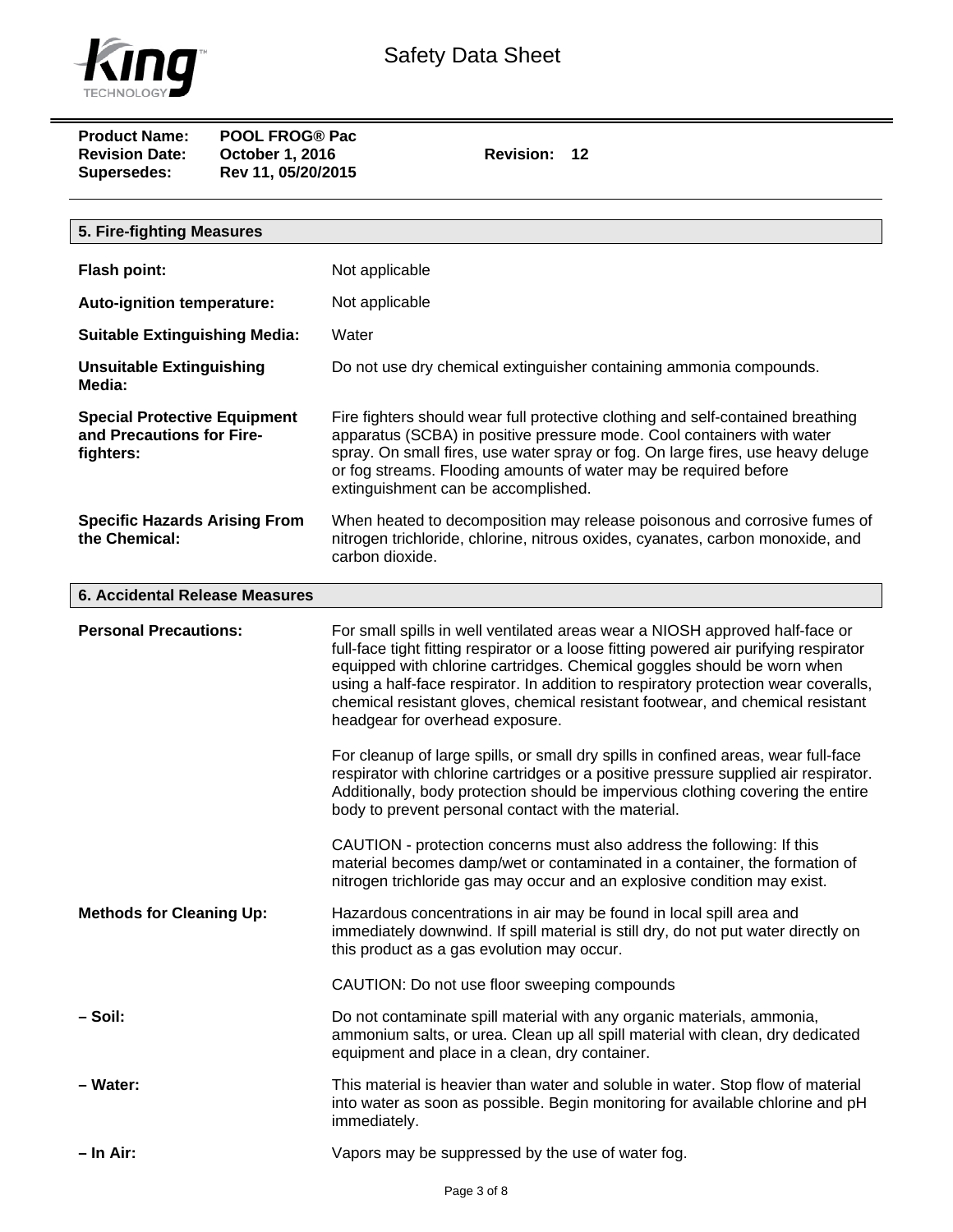

| <b>Product Name:</b><br><b>Revision Date:</b><br><b>Supersedes:</b> | <b>POOL FROG® Pac</b><br>October 1, 2016<br>Rev 11, 05/20/2015 | Revision: 12                                                                                                                                                                                                                                                                                       |  |
|---------------------------------------------------------------------|----------------------------------------------------------------|----------------------------------------------------------------------------------------------------------------------------------------------------------------------------------------------------------------------------------------------------------------------------------------------------|--|
|                                                                     |                                                                |                                                                                                                                                                                                                                                                                                    |  |
| 7. Handling and Storage                                             |                                                                |                                                                                                                                                                                                                                                                                                    |  |
| Handling:                                                           |                                                                | Avoid bodily contact. Do not take internally. Upon contact with skin or eyes,<br>wash off with water.                                                                                                                                                                                              |  |
| Storage:                                                            |                                                                | Store in a dry, cool, well-ventilated are away from incompatible materials (see<br>"materials to avoid"). Product has an indefinite shelf-life limitation. Do not store<br>at temperatures above 60°C/140°F. Available chlorine loss can be as little as<br>0.1% per year at ambient temperatures. |  |
| 8. Exposure Controls / Personal Protection                          |                                                                |                                                                                                                                                                                                                                                                                                    |  |
| <b>Exposure Limits:</b>                                             |                                                                | None assigned                                                                                                                                                                                                                                                                                      |  |
| <b>Appropriate Engineering</b><br><b>Controls:</b>                  |                                                                | Use local exhaust ventilation to minimize dust and chlorine levels where<br>industrial use occurs. Otherwise, ensure good general ventilation.                                                                                                                                                     |  |
| Personal protective equipment:<br>- Respiratory protection:         |                                                                | When dusty conditions are encountered, wear a NIOSH/OSHA full-face<br>respirator with chlorine cartridges for protection against chlorine gas and<br>dust/mist pre-filter                                                                                                                          |  |
| - Hand protection:                                                  |                                                                | Neoprene gloves                                                                                                                                                                                                                                                                                    |  |
| - Eye protection:                                                   |                                                                | Use chemical safety glasses to avoid eye contact                                                                                                                                                                                                                                                   |  |
| - Skin and body protection:                                         |                                                                | Body covering clothes and boots                                                                                                                                                                                                                                                                    |  |
| <b>Hygiene measures:</b>                                            |                                                                | Avoid contact with skin, eyes, clothing                                                                                                                                                                                                                                                            |  |

## **9. Physical and Chemical Properties**

| Appearance:                       | White granules or tablet-formed product |
|-----------------------------------|-----------------------------------------|
| Odor:                             | Chlorine like bleach odor               |
| Odor threshold:                   | Not available                           |
| Melting point / range:            | 225-230°C (decomposes)                  |
| Boiling point / range:            | Not applicable (decomposes)             |
| <b>Flash point:</b>               | Not available                           |
| <b>Evaporation rate:</b>          | Not available                           |
| <b>Flammability:</b>              | Not available                           |
| Vapor pressure:                   | Not available                           |
| Vapor density:                    | Not available                           |
| <b>Bulk density:</b>              | Granular $0.89 - 1.1$ g/cc              |
|                                   | Tablet $1.16 - 1.9$ g/cc                |
| <b>Solubility in water:</b>       | 1.2 g/100ml at 25°C                     |
| Specific gravity:                 | >1                                      |
| pH:                               | 2.7-2.9 (1% solution)                   |
| <b>Flammability limits:</b>       | Not available                           |
| <b>Partition coefficient:</b>     | Not available                           |
| Auto-ignition temperature:        | Not available                           |
| <b>Decomposition temperature:</b> | 225°C (437°F)                           |
| Viscosity:                        | Not available                           |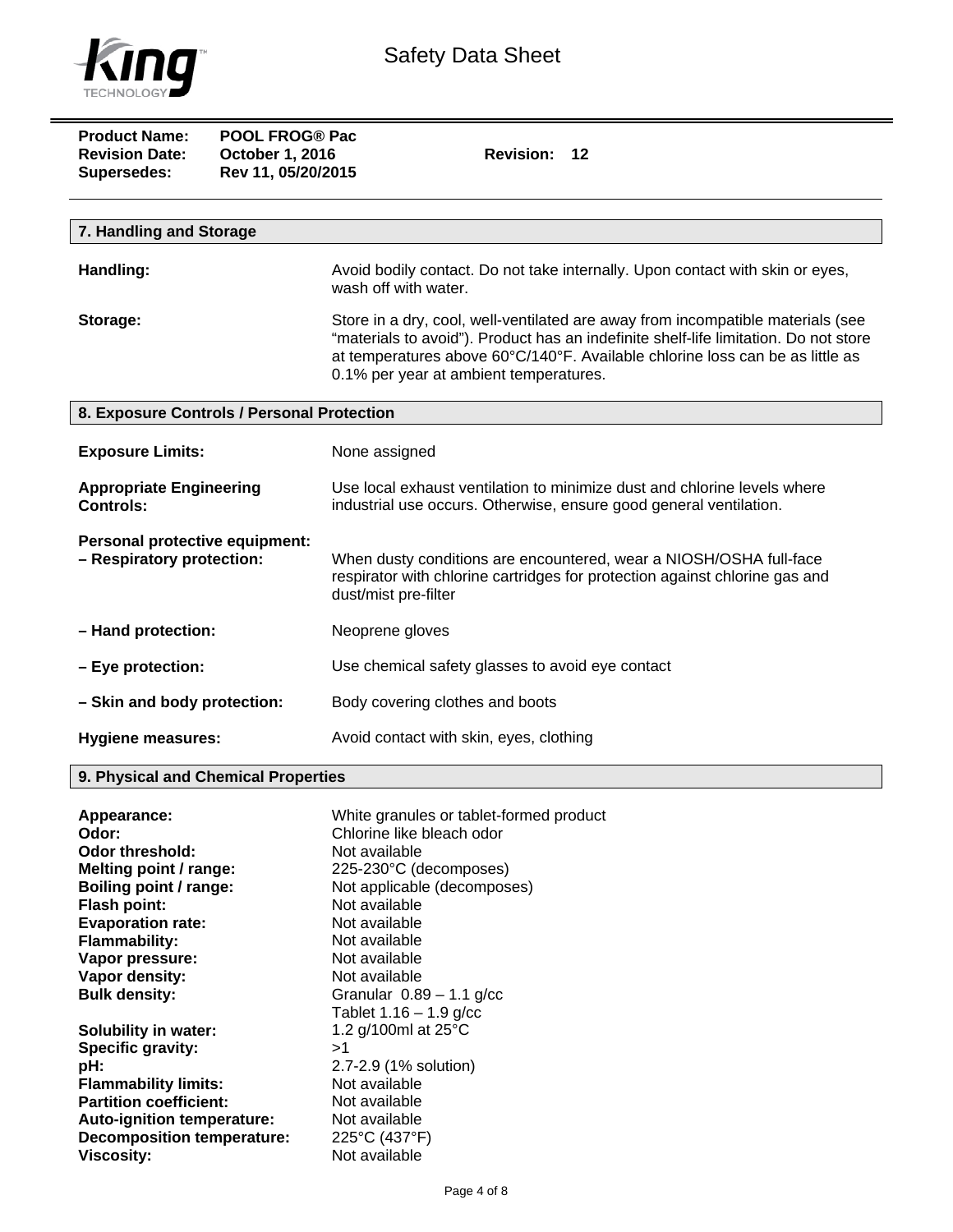

| <b>Product Name:</b><br><b>Revision Date:</b><br><b>Supersedes:</b> | <b>POOL FROG® Pac</b><br><b>October 1, 2016</b><br>Rev 11, 05/20/2015 | <b>Revision: 12</b> |  |
|---------------------------------------------------------------------|-----------------------------------------------------------------------|---------------------|--|
|                                                                     |                                                                       |                     |  |

| 10. Stability and Reactivity                  |                                                                                                                                                                                             |
|-----------------------------------------------|---------------------------------------------------------------------------------------------------------------------------------------------------------------------------------------------|
| <b>Reactivity:</b>                            | Not reactive under normal conditions.                                                                                                                                                       |
| Stability:                                    | Stable under normal conditions. Do not package in paper or cardboard. NOTE:<br>contact with small amounts of water may result in exothermic reaction with the<br>liberation of toxic fumes. |
| Incompatible materials:                       | Organic materials, reducing agents, nitrogen containing materials, other<br>oxidizers, acids, bases, oils, grease, sawdust, dry fire extinguishers containing<br>monoammonium compounds.    |
| Conditions to avoid:                          | Heating above decomposition temperature, humidity                                                                                                                                           |
| <b>Hazardous decomposition</b><br>products:   | Nitrogen trichloride, chlorine, nitrous oxides, cyanates, carbon monoxide,<br>carbon dioxide.                                                                                               |
| <b>Possibility of hazardous</b><br>reactions: | Will not occur                                                                                                                                                                              |

## **11. Toxicological Information**

| <b>Acute toxicity:</b><br>- Rat oral LD50:<br>- Rabbit dermal LD50:<br>- Eye irritation (rabbit):<br>- Dermal irritation (rabbit):<br>- Dermal sensitization<br>(guinea pig): | 490 mg/kg<br>>2000 mg/kg<br>Corrosive<br>Corrosive<br>Not a sensitizer                                                                                                                           |
|-------------------------------------------------------------------------------------------------------------------------------------------------------------------------------|--------------------------------------------------------------------------------------------------------------------------------------------------------------------------------------------------|
| <b>Chronic toxicity:</b>                                                                                                                                                      | Prolonged exposure may cause damage to the respiratory system. Chronic<br>inhalation exposure may cause impairment of lung function and permanent<br>lung damage.                                |
| <b>Mutagenicity:</b>                                                                                                                                                          | Not a mutagenic in five Salmonella strains and one E.coli strain with or without<br>mammalian microsomal activation.                                                                             |
| Carcinogenicity:                                                                                                                                                              | Not classified by IARC, OSHA, EPA<br>Not included in NTP 11 <sup>th</sup> Report on Carcinogens                                                                                                  |
| <b>Reproductive toxicity:</b>                                                                                                                                                 | There are no known or reported effects on reproductive function or fetal<br>development. Toxicological investigation indicates it does not affect<br>reproductive function of fetal development. |
| 12. Ecological Information                                                                                                                                                    |                                                                                                                                                                                                  |
| <b>Aquatic toxicity:</b><br>- 96 Hour-LC50, Fish:<br>-48 Hour-LC50, Daphnia magna:                                                                                            | 0.32 mg/l (Rainbow trout)<br>0.30 mg/l (Bluegill sunfish)                                                                                                                                        |
| <b>Avian toxicity:</b><br>- Oral LD50, Mallard Duck:<br>- Dietary LC50, Mallard Duck:                                                                                         | 1600 mg/kg<br>>10,000 ppm                                                                                                                                                                        |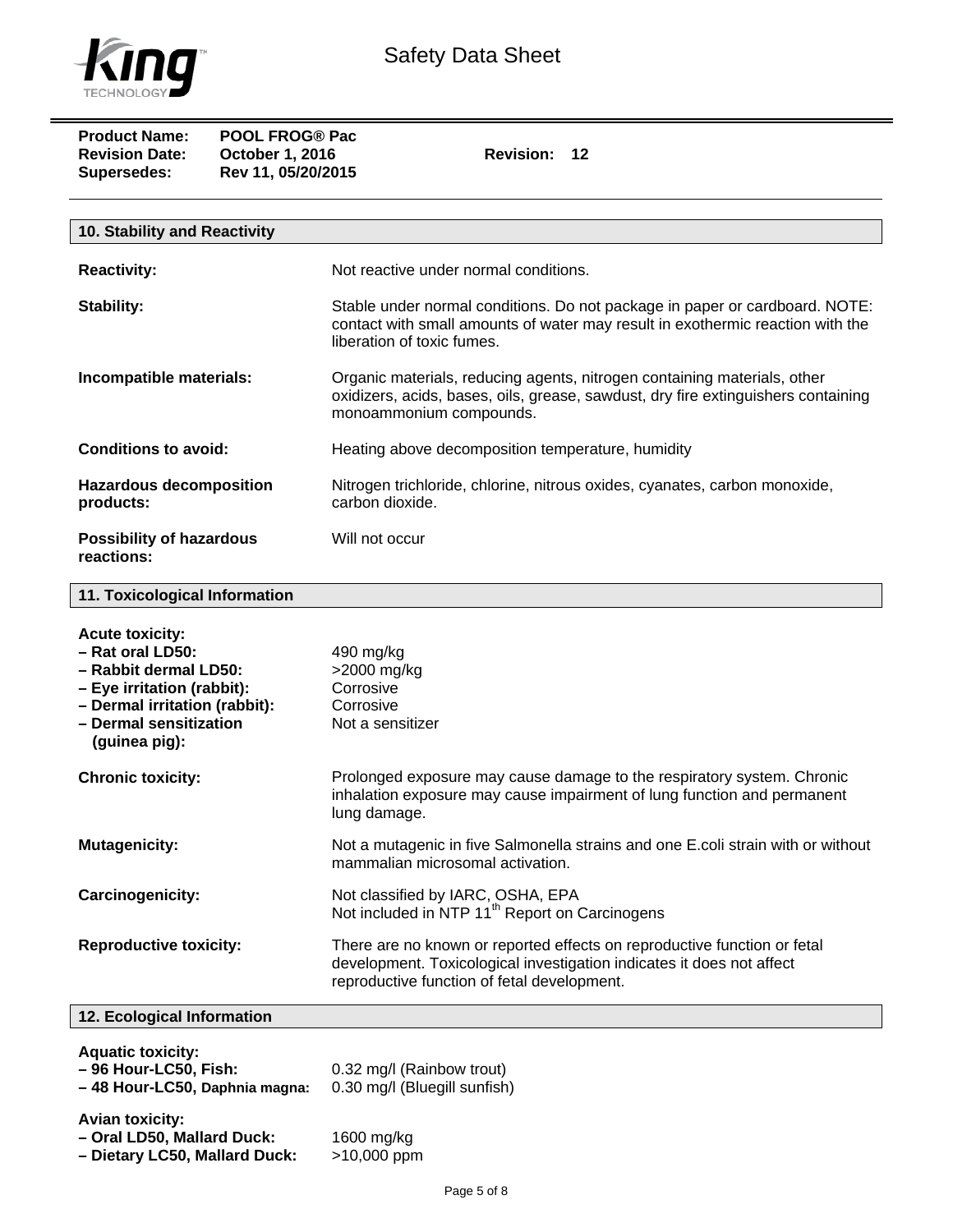

| <b>Product Name:</b><br><b>POOL FROG® Pac</b><br><b>Revision Date:</b><br>October 1, 2016<br>Rev 11, 05/20/2015<br><b>Supersedes:</b> | Revision: 12                                                                                                                                                                                                                                                                                                                                                                                                                       |  |
|---------------------------------------------------------------------------------------------------------------------------------------|------------------------------------------------------------------------------------------------------------------------------------------------------------------------------------------------------------------------------------------------------------------------------------------------------------------------------------------------------------------------------------------------------------------------------------|--|
| - Dietary LC50, Bobwhite quail:                                                                                                       | 7422 ppm                                                                                                                                                                                                                                                                                                                                                                                                                           |  |
| Germany, water endangering<br>classes (WGK):                                                                                          | 3                                                                                                                                                                                                                                                                                                                                                                                                                                  |  |
| 13. Disposal Considerations                                                                                                           |                                                                                                                                                                                                                                                                                                                                                                                                                                    |  |
|                                                                                                                                       | Use or reuse if possible. Do not put product, spilled product, or partially filled<br>containers into the trash or waste compactor. See product label for container<br>disposal information.                                                                                                                                                                                                                                       |  |
| Waste disposal:                                                                                                                       | Observe all federal, state, and local environmental regulations when disposing<br>of this material. If this product becomes waste, it will be hazardous waste that<br>is subject to the Land Disposal Restrictions under 40 CFR 268 and must be<br>managed accordingly.                                                                                                                                                            |  |
|                                                                                                                                       | Care must be taken to prevent environmental contamination from the use of<br>this material. The user of this material has the responsibility to dispose of<br>unused material, residues, and containers in compliance with all relevant local,<br>state, and federal laws and regulations regarding treatment, storage, and<br>disposal of hazardous waste.                                                                        |  |
| 14. Transportation Information                                                                                                        |                                                                                                                                                                                                                                                                                                                                                                                                                                    |  |
| <b>UN Number:</b>                                                                                                                     | 2468                                                                                                                                                                                                                                                                                                                                                                                                                               |  |
| DOT:                                                                                                                                  | Proper shipping name: Trichloroisocyanuric Acid Dry<br>Class: 5.1 - Oxidizing substances<br>Label: OXIDIZER (5.1)<br>Packing Group: II<br>Emergency Guide No. 140                                                                                                                                                                                                                                                                  |  |
| IMO:                                                                                                                                  | Proper shipping name: Trichloroisocyanuric Acid Dry<br>Class: 5.1 - Oxidizing substances<br>Label: OXIDIZING AGENT (5.1)<br>Packing Group: II                                                                                                                                                                                                                                                                                      |  |
| <b>ICAO/IATA:</b>                                                                                                                     | Label: OXIDIZER (5.1)<br><b>Class: 5.1</b><br>Packing Group: II                                                                                                                                                                                                                                                                                                                                                                    |  |
| 15. Regulatory information                                                                                                            |                                                                                                                                                                                                                                                                                                                                                                                                                                    |  |
| <b>EPA FIFRA Information:</b>                                                                                                         | This chemical is a pesticide product registered by the Environmental<br>Protection Agency and is subject to certain labeling requirements under<br>federal pesticide law. These requirements differ from the classification criteria<br>and hazard information required for safety data sheets, and for workplace<br>labels of non-pesticide chemicals. Following is the hazard information as<br>required on the pesticide label: |  |
|                                                                                                                                       | <b>DANGER</b>                                                                                                                                                                                                                                                                                                                                                                                                                      |  |

Corrosive. If product is removed from its prefilled container, causes irreversible eye damage and skin burns. May be fatal if absorbed through skin. May be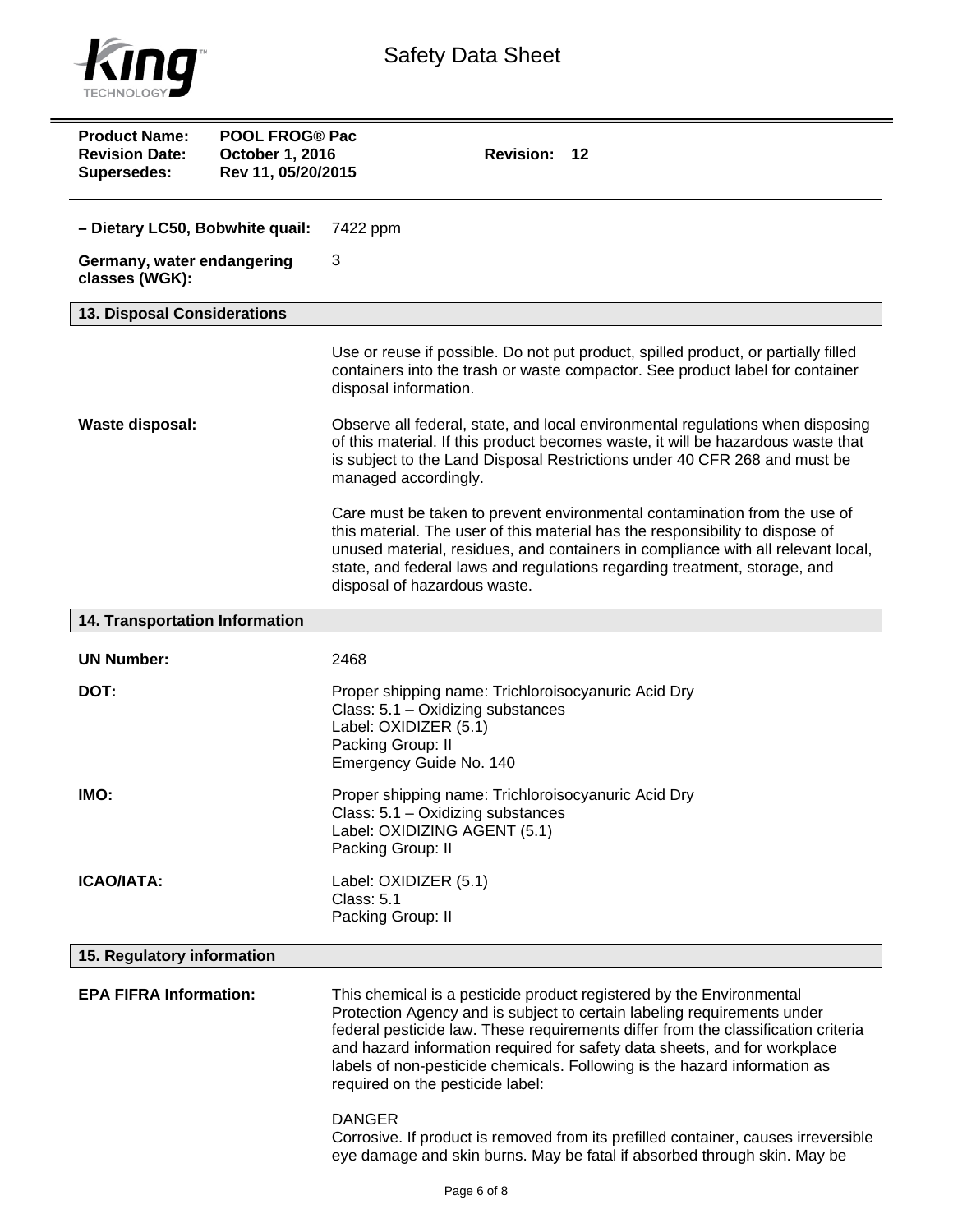

| <b>Product Name:</b><br><b>Revision Date:</b><br>Supersedes:                       | <b>POOL FROG® Pac</b><br>October 1, 2016<br>Rev 11, 05/20/2015 | Revision: 12                                                                                                                                                                                                                                                                                                                                                                       |
|------------------------------------------------------------------------------------|----------------------------------------------------------------|------------------------------------------------------------------------------------------------------------------------------------------------------------------------------------------------------------------------------------------------------------------------------------------------------------------------------------------------------------------------------------|
|                                                                                    |                                                                | fatal if inhaled. Do not breathe dusts or spray mists. Irritating to nose and<br>throat. Harmful if swallowed. Do not get in eyes, on skin or on clothing. Follow<br>directions for use carefully. Wash thoroughly with soap and water after<br>handling and before eating, drinking, or using tobacco or using the toilet.<br>Remove contaminated clothing and wash before reuse. |
| USA:                                                                               |                                                                | Reported in the EPA TSCA Inventory.                                                                                                                                                                                                                                                                                                                                                |
| -Sara (311, 312) hazard class:<br>- Massachusetts right-to-know                    |                                                                | This product is categorized as an immediate health hazard, and fire and<br>reactivity physical hazard. This product does not contain a chemical listed at or<br>above de minimis concentrations.<br>Listed                                                                                                                                                                         |
| list:<br>- New Jersey right-to-know list:<br>- Pennsylvania right-to-know<br>list: |                                                                | Listed<br>Listed                                                                                                                                                                                                                                                                                                                                                                   |
| - Waste classifications:                                                           |                                                                | If this product becomes a waste it meets the criteria of a hazardous waste as<br>defined under 40 CFR 261 and would have the following EPA hazardous<br>number: D001                                                                                                                                                                                                               |
| - Workplace classification:                                                        |                                                                | This product is considered hazardous under OSHA Hazard Communication<br>Standard (29CFR 1910.1200)                                                                                                                                                                                                                                                                                 |
| Canada:                                                                            |                                                                | Listed in DSL                                                                                                                                                                                                                                                                                                                                                                      |
| <b>WHMIS hazard class:</b>                                                         |                                                                | $C$ – oxidizing materials<br>$D1B -$ toxic materials<br>$D2B -$ toxic materials                                                                                                                                                                                                                                                                                                    |
| EU:                                                                                |                                                                | <b>Reported in EINECS</b>                                                                                                                                                                                                                                                                                                                                                          |
| <b>Japanese METI:</b>                                                              |                                                                | <b>ENCS No: 5-1044</b>                                                                                                                                                                                                                                                                                                                                                             |
| Australia:                                                                         |                                                                | Listed in AICS                                                                                                                                                                                                                                                                                                                                                                     |
| <b>China inventory:</b>                                                            |                                                                | Listed                                                                                                                                                                                                                                                                                                                                                                             |
| Korea:                                                                             |                                                                | KE-34101                                                                                                                                                                                                                                                                                                                                                                           |
| <b>Philippines:</b>                                                                |                                                                | Listed in PICCS                                                                                                                                                                                                                                                                                                                                                                    |